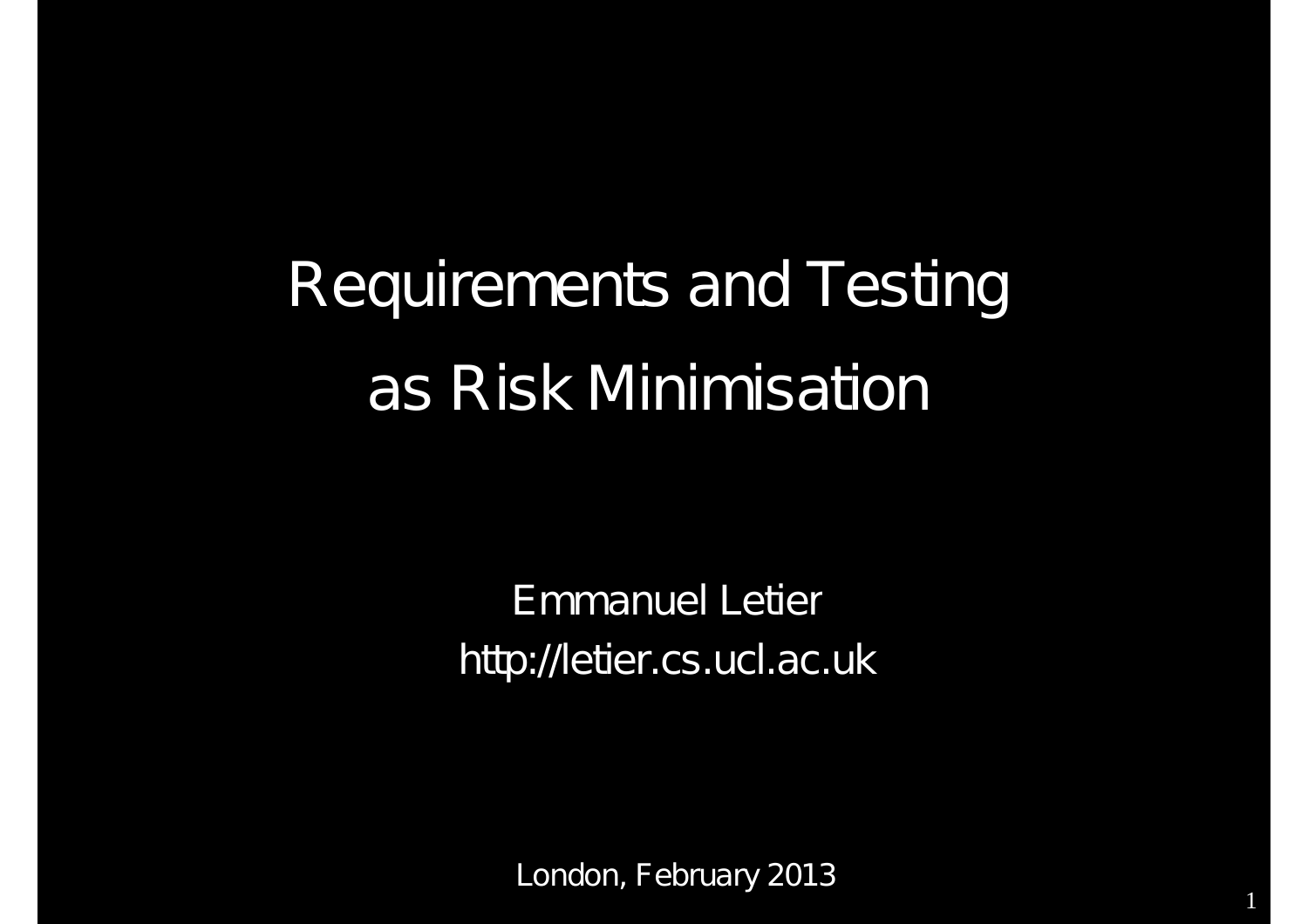Engineering has fundamental laws

"Every body perseveres in its state of being at rest

or of moving uniformly straight forward, except

insofar as it is compelled to change its state by

forces impressed."

Newton's First Law of Motion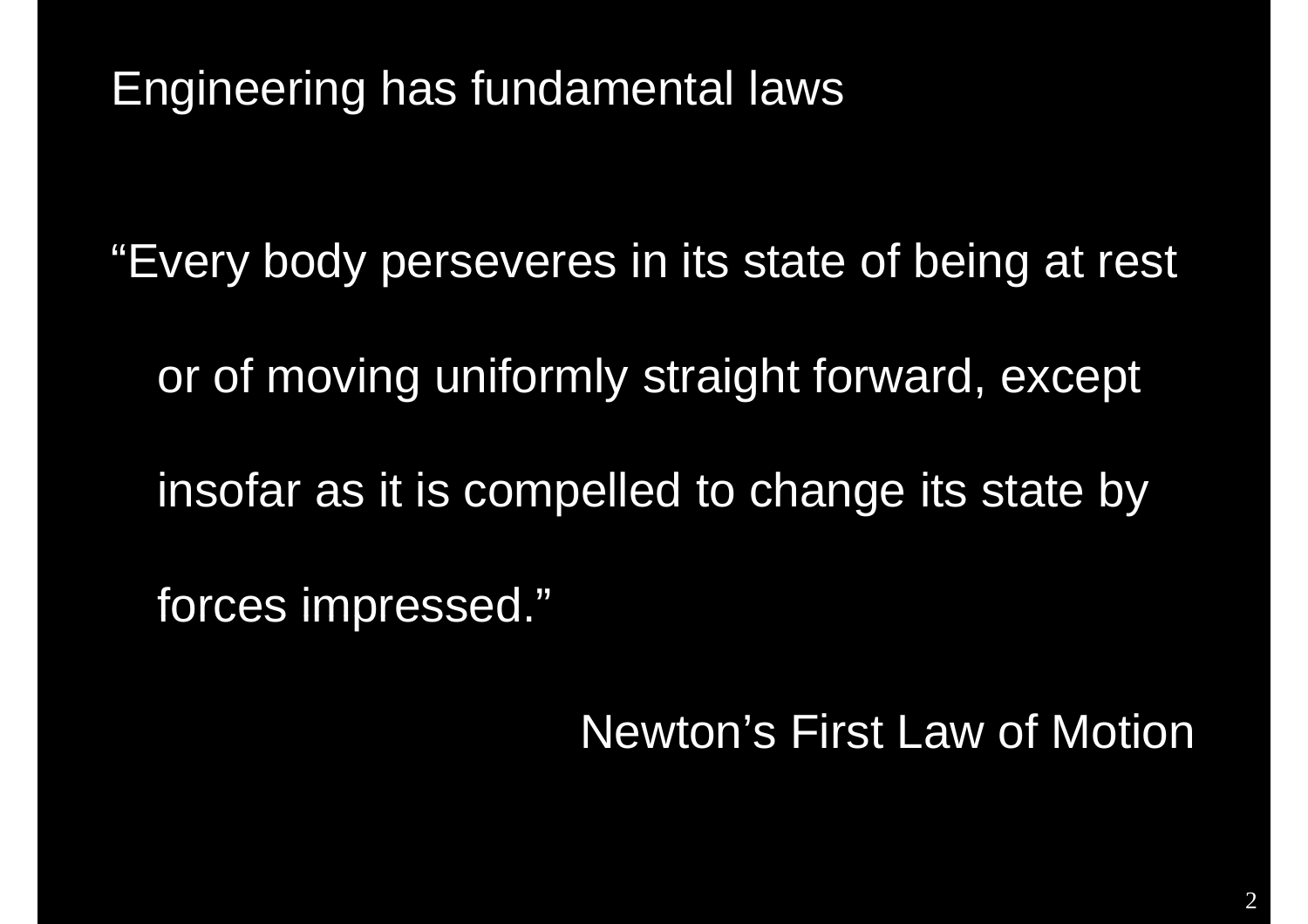#### Law #1: Boehm's cost-to-fix curve



200

- Hasty generalisation?
- Misrepresentations?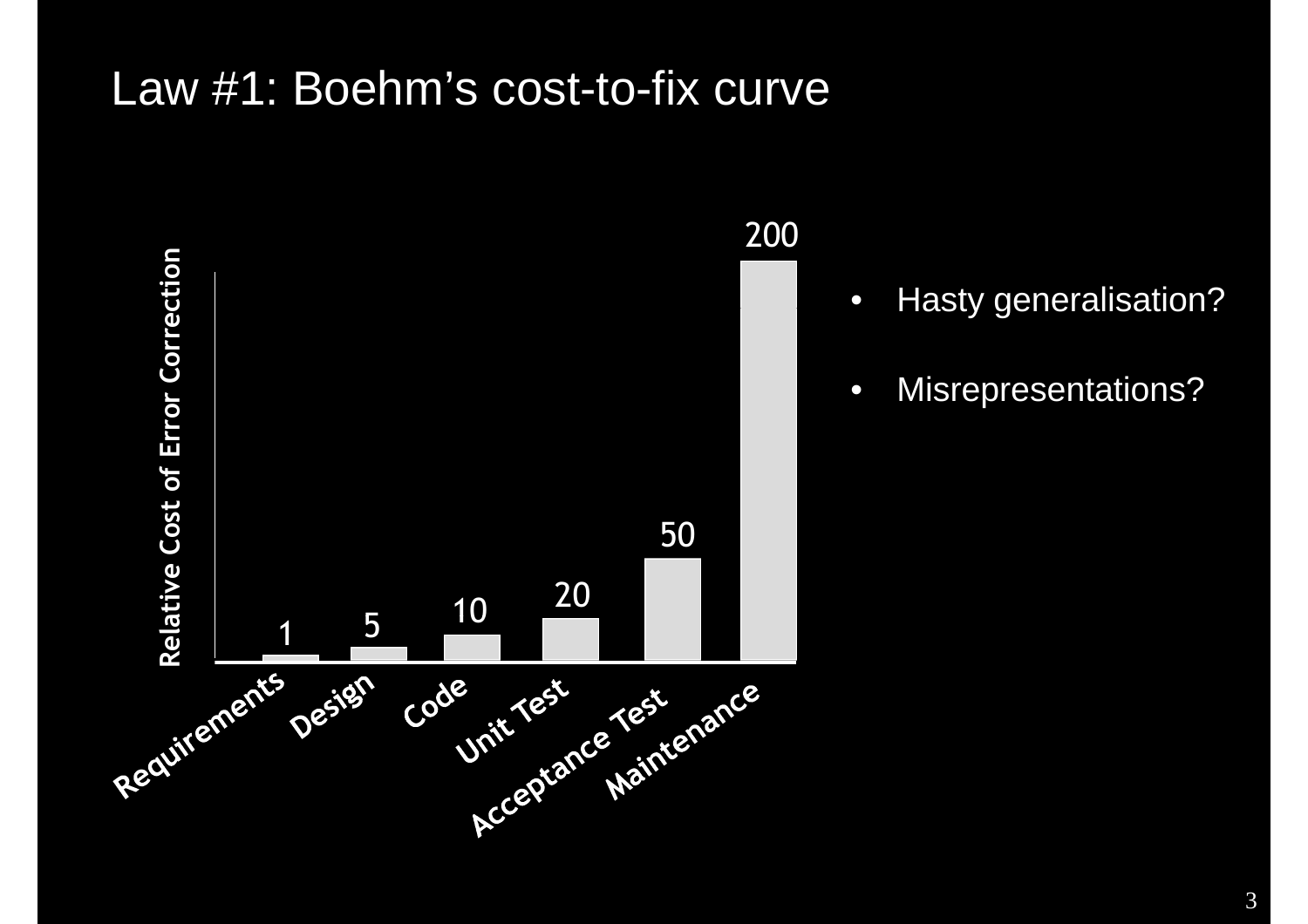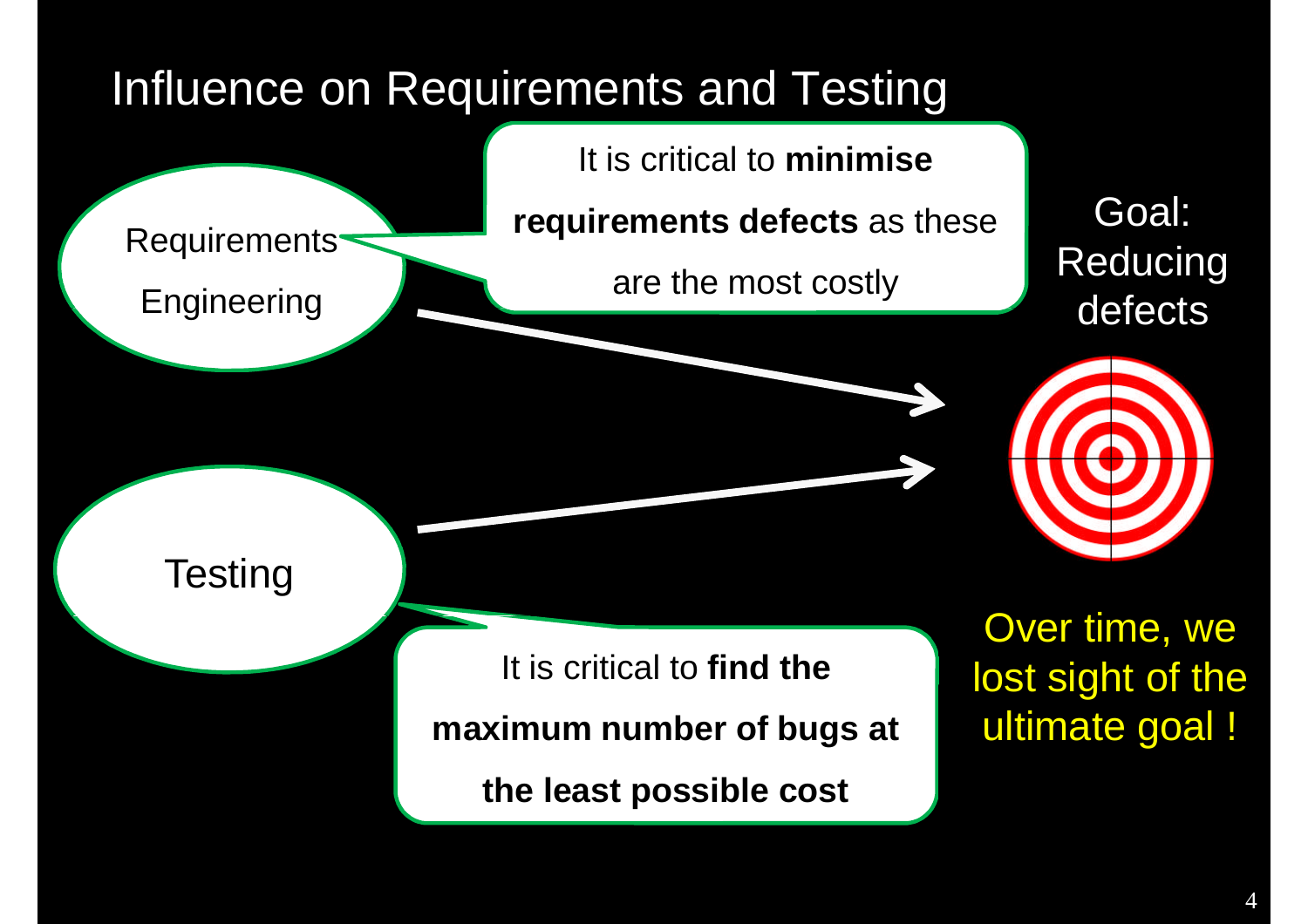## What is the ultimate goal of software

engineering?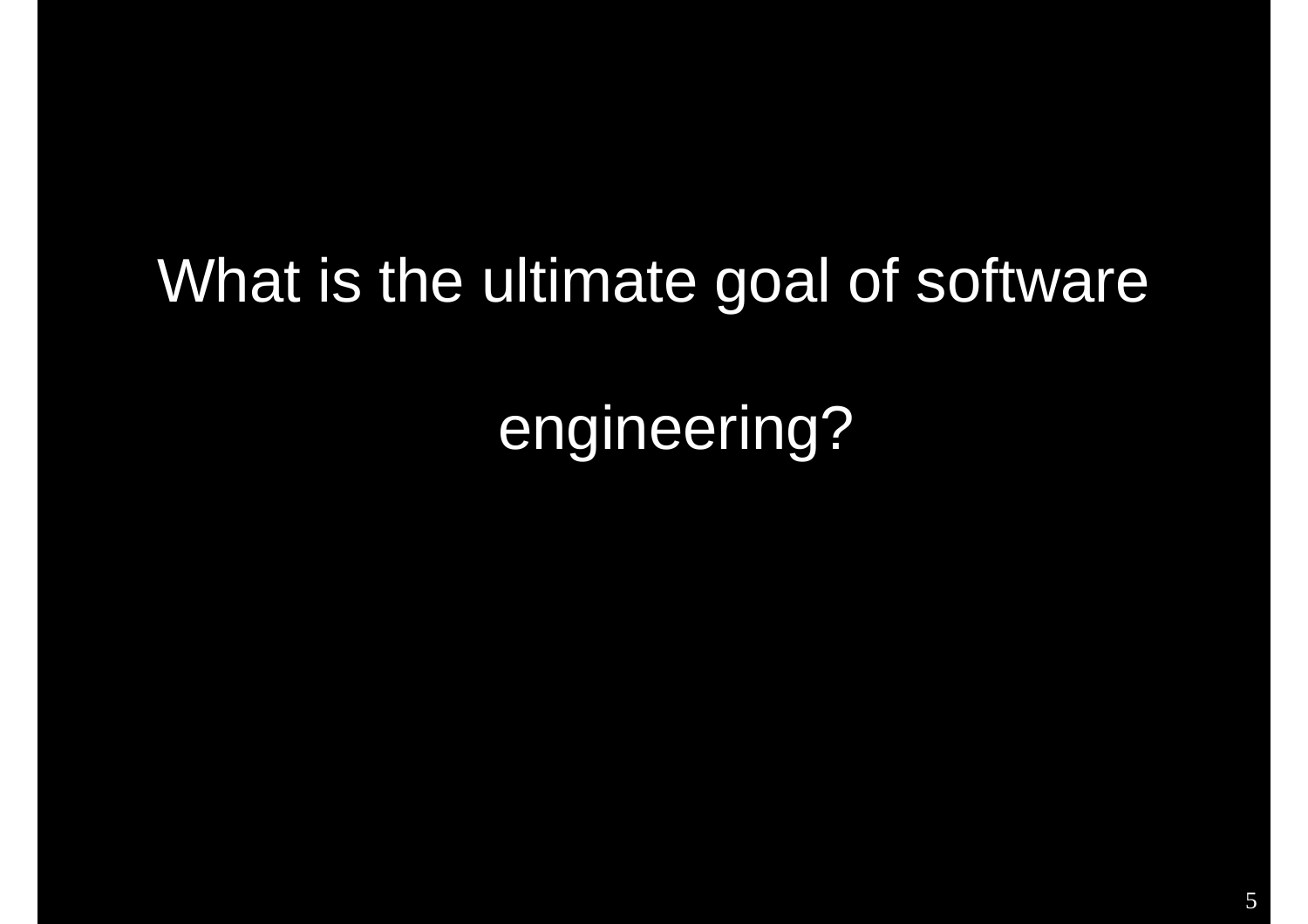## The ultimate goal of software engineering is ...

- A. To deliver software on time
- B. To deliver software on budget
- C. To deliver software with low number of bugs
- D. All of the above
- E. None of the above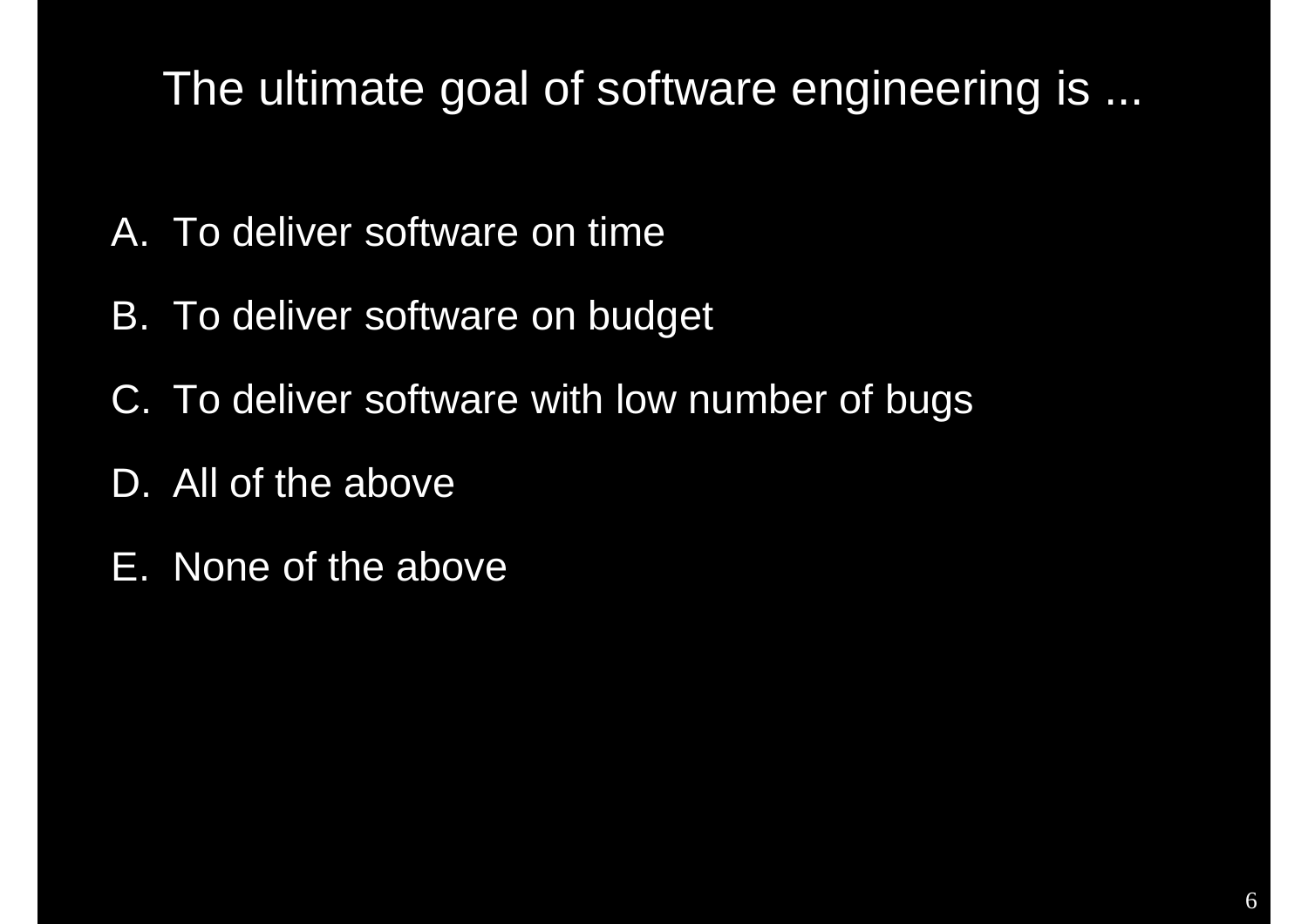### The ultimate goal of software engineering is ...

- A. To deliver software on time
- B. To deliver software on budget
- C. To deliver software with low number of bugs
- D. All of the above
- E. None of the above

F. To deliver software that provides value to its clients (or no software at all if there are better ways to provide value)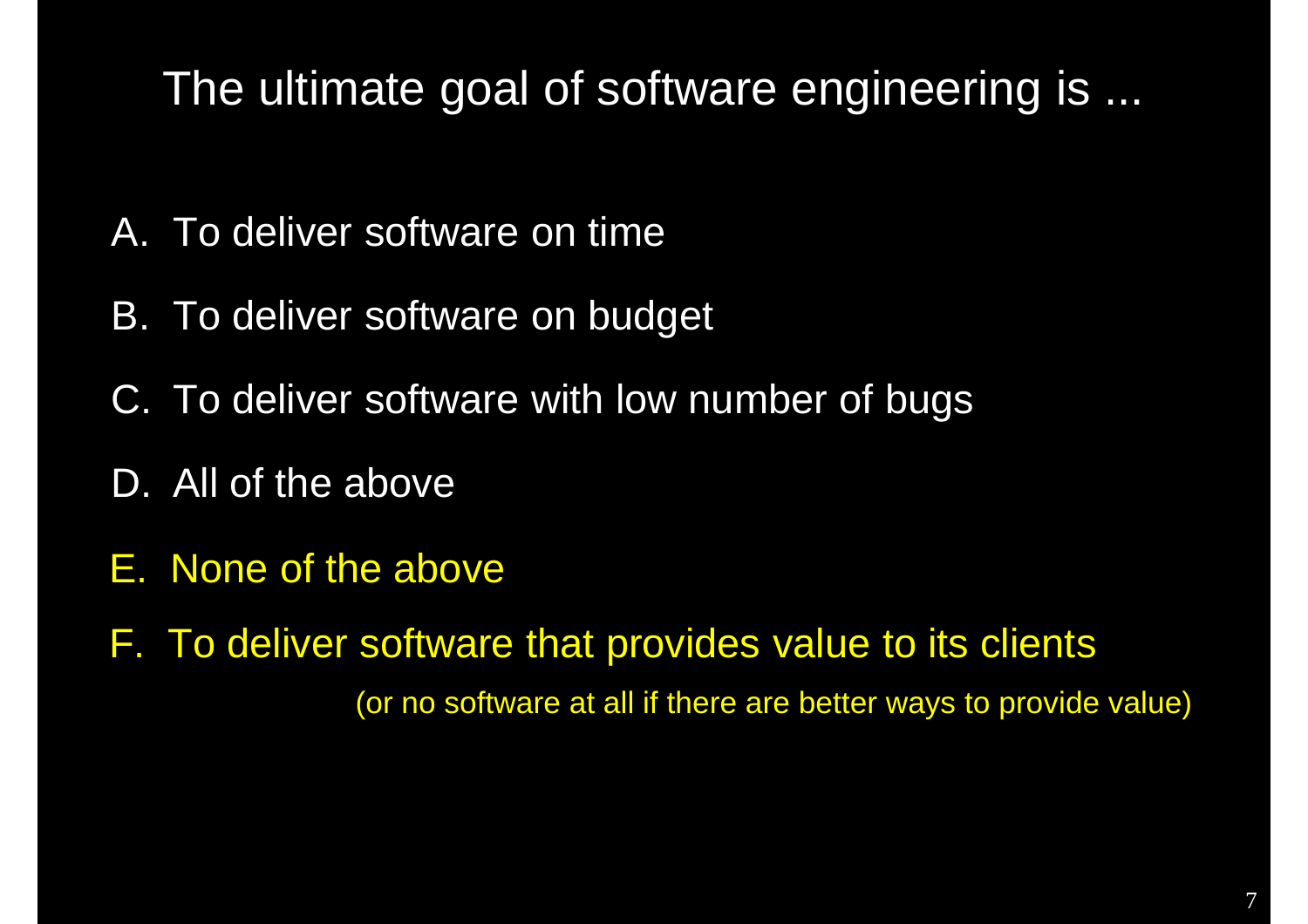#### Beware of local optimisations

Delivering on time, on budget, with low defect rate doesn't necessarily provide value (e.g. UK police mobile handsets)

Minimising requirements defects (ambiguity, incompleteness, etc.) doesn't necessarily yield the most valuable system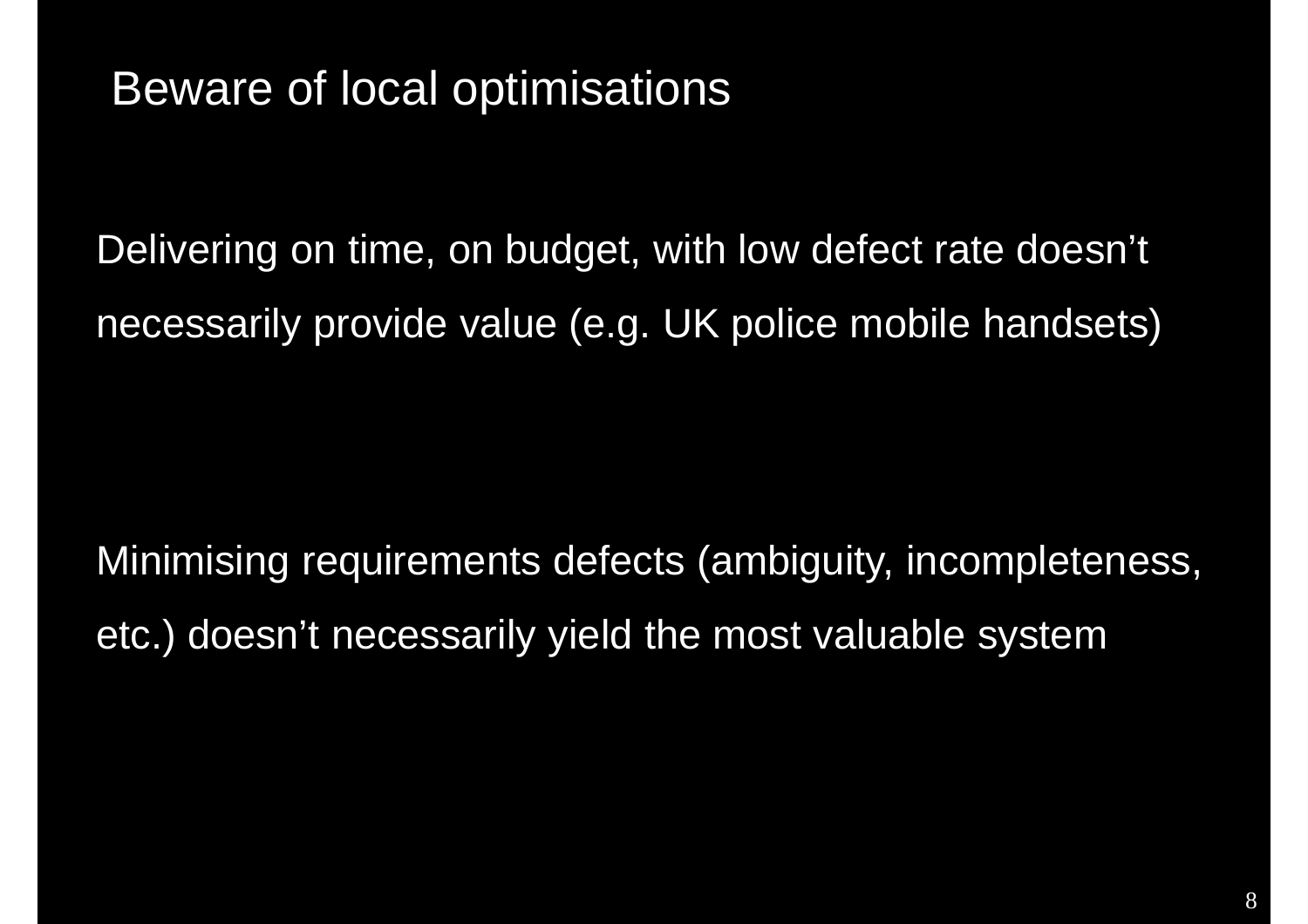#### Law #2: Wieger's Law of Requirements Ambiguity

"The requirements may be ambiguous but the

product will be definite"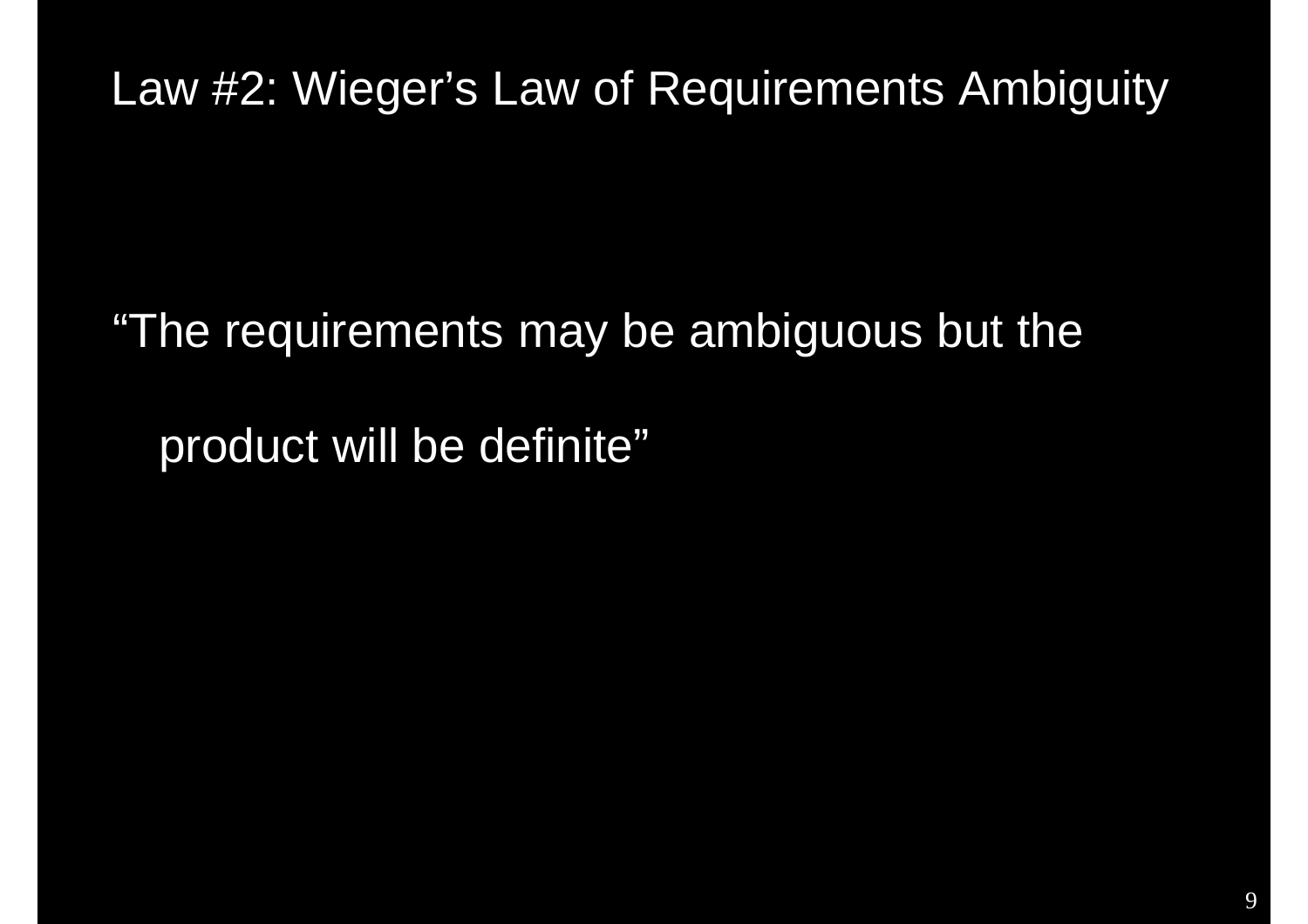## When are requirements good enough? When is testing good enough?

When the code coverage

target is achieved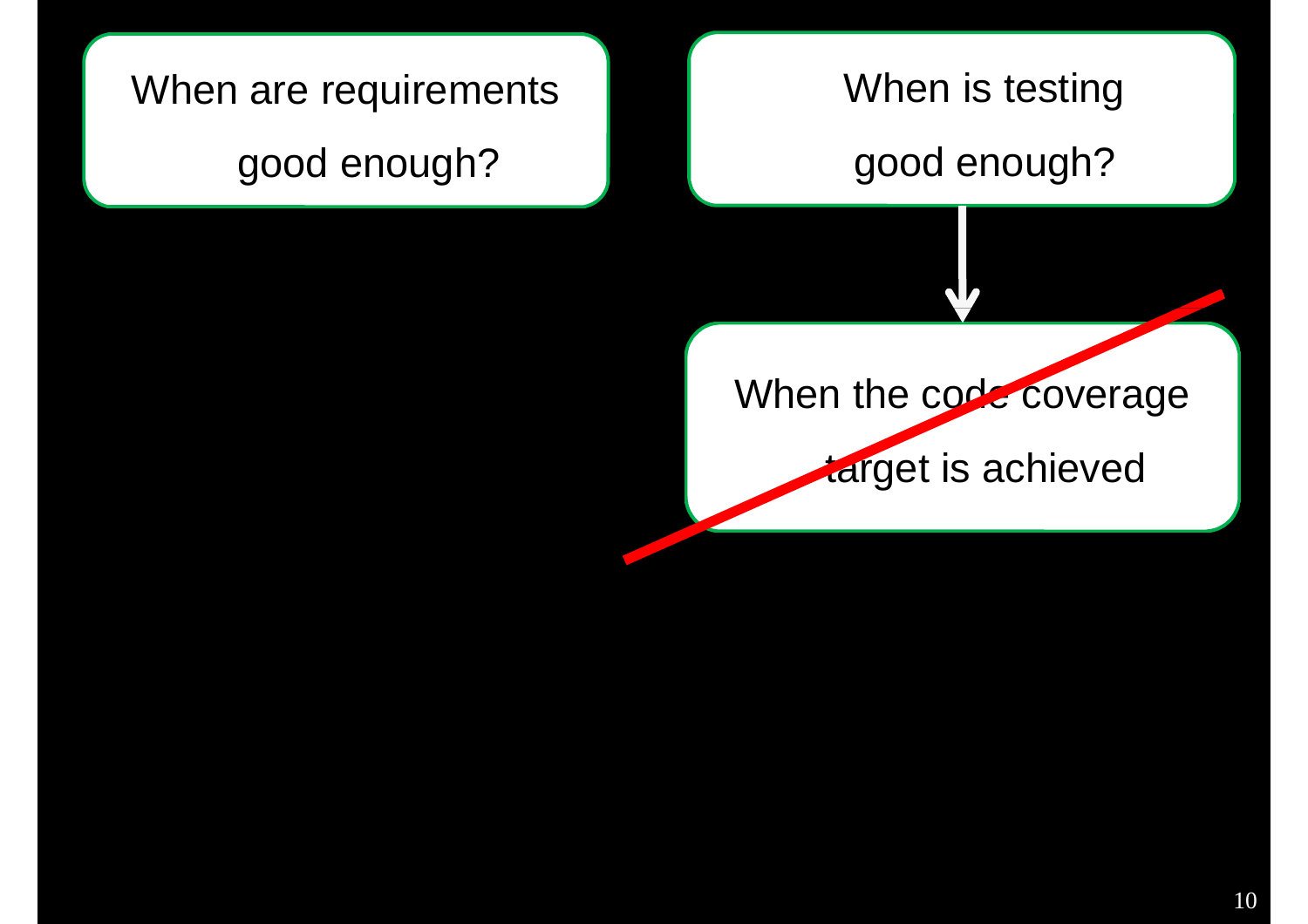

(the risks of failing to deliver value)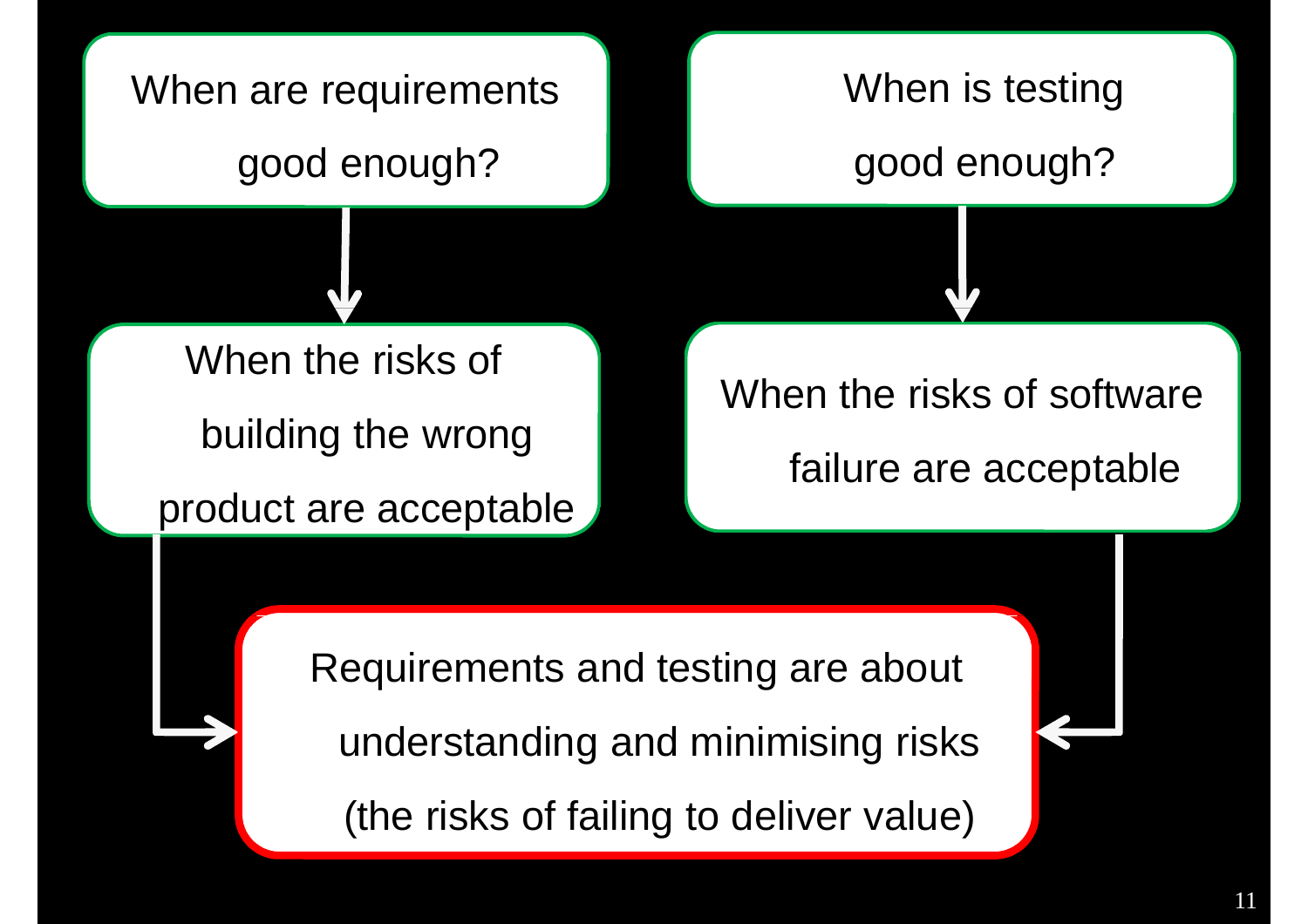### Question: What comes next in the talk ?

- A. Testing as risk minimisation
- B. Requirements as risk minimisation
- C. All of the above
- D. None of the above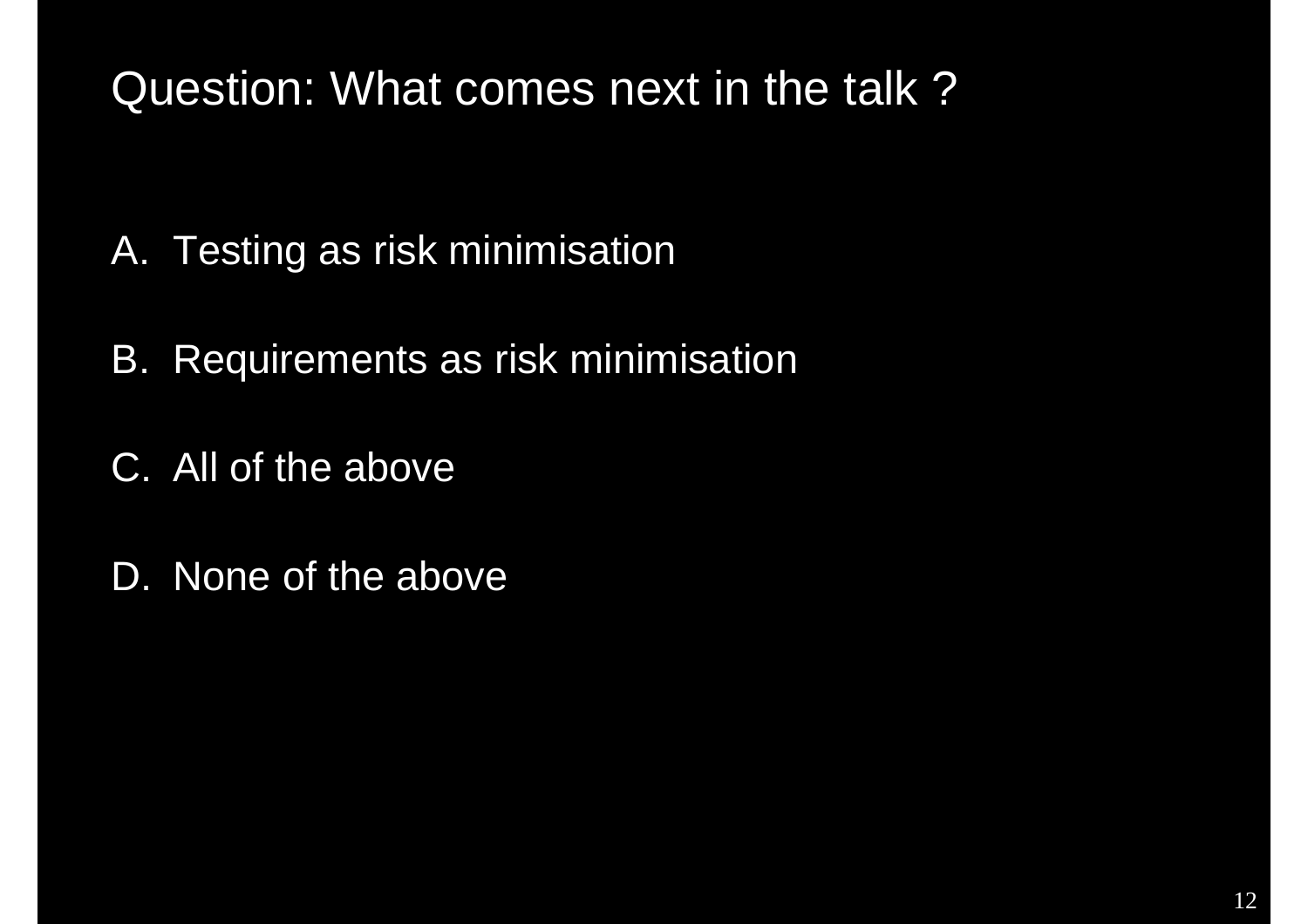## Testing as Risk Minimisation

"*All bugs are equal, but some bugs are more equal than others*"

## Severity of failure caused by fault

Safety or business critical failure

User annoyance



will cause failure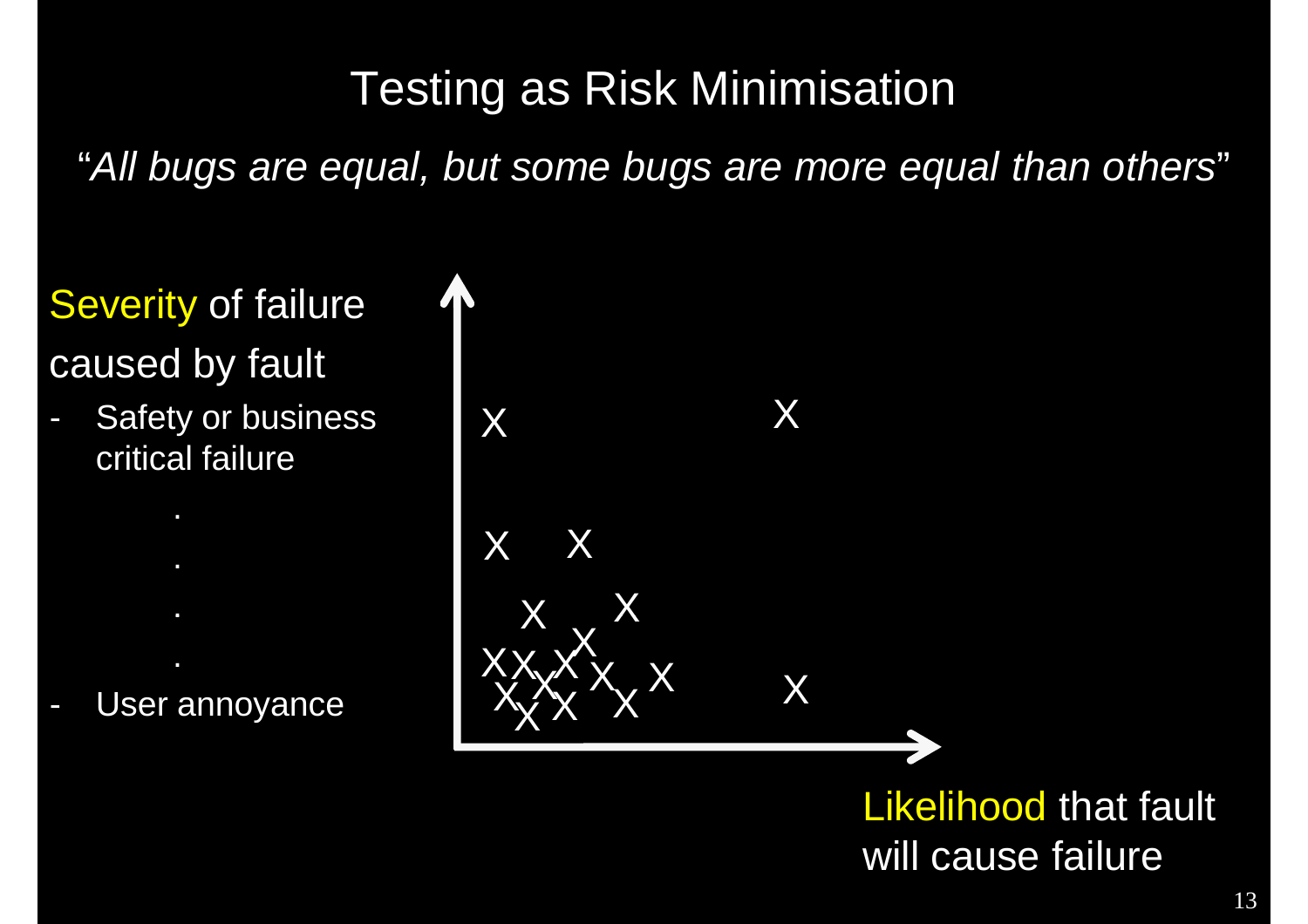### Take testing out of its boxes

**Optimising testing for code** coverage or bug counts

Optimising testing for bug severity by looking at impact of bugs in the World



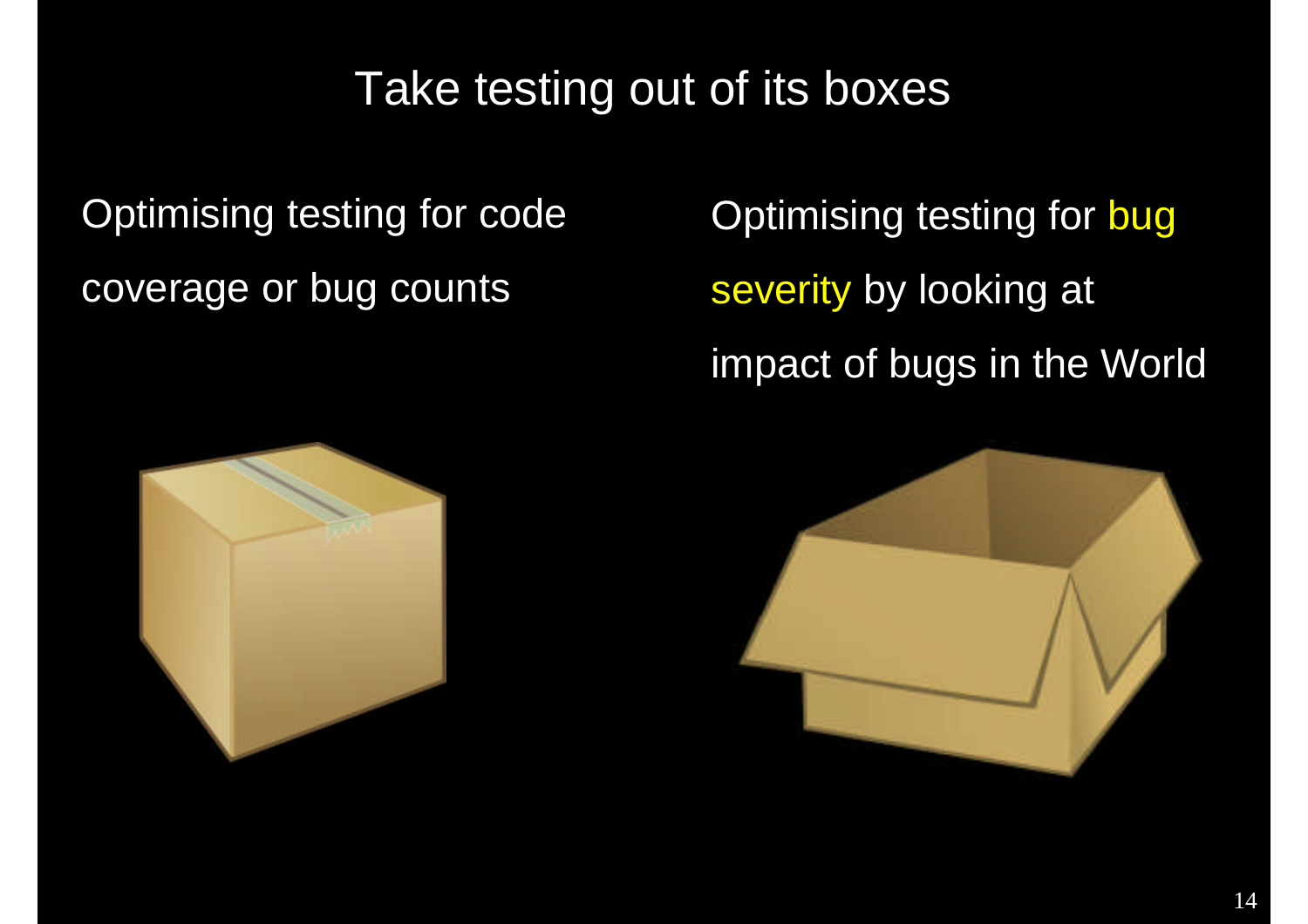## Requirements as Risk Minimisation

"*All requirements defects are equal, but some requirements defects are more equal than others*"

#### Severity of problem caused by defect

Safety or business critical failure, *architecture breaker*

User annoyance

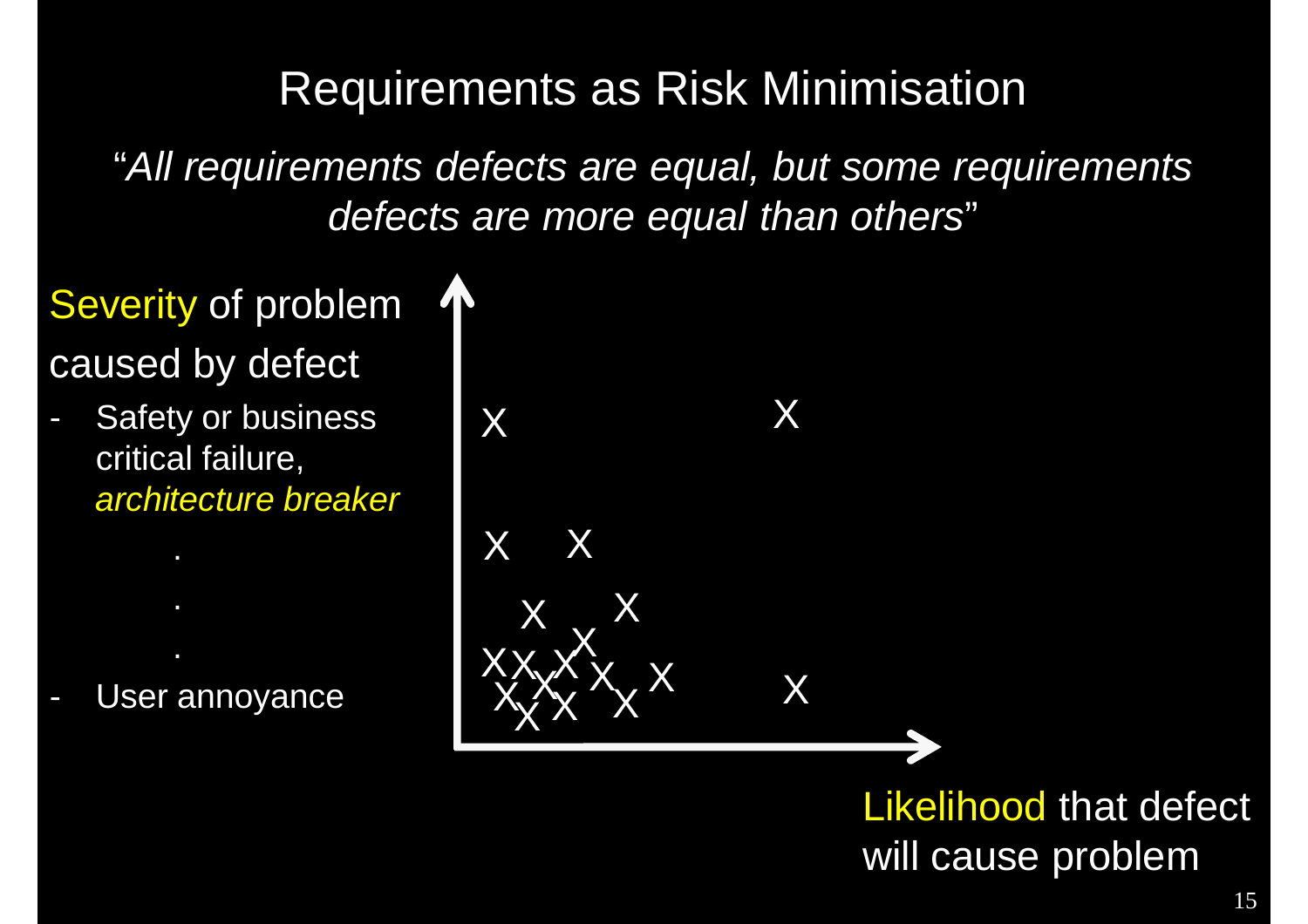#### Ideas

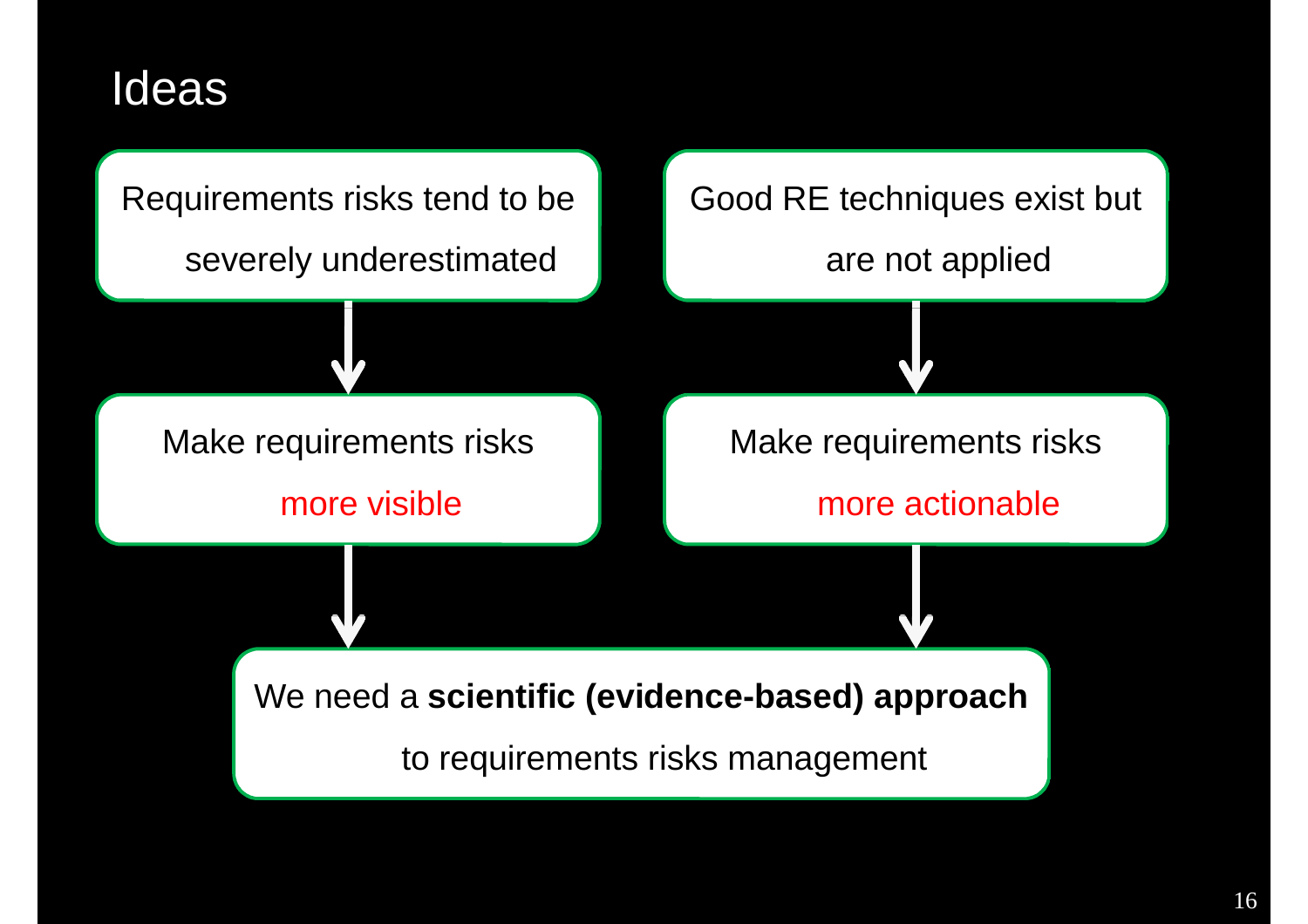#### An evidence-based approach

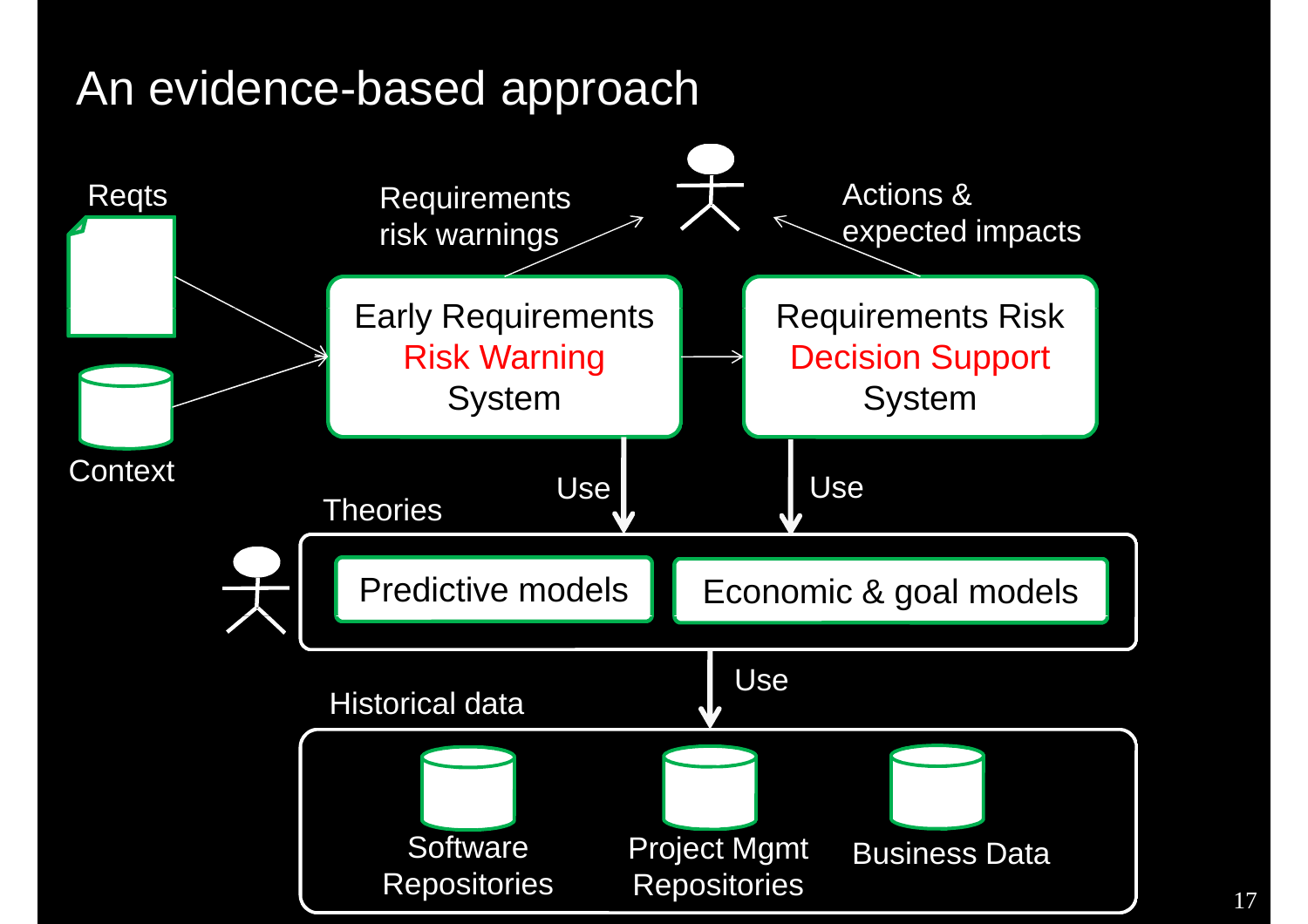## **Progress**

### First Step: Failure Prediction in Feature Requests (Fitzgerald, Letier, Finkelstein @ RE'11, REJ 2012)

- Explored feasibility in 6 open-source projects
- Successful predictions but project-specific and no clear causality
- Only considered very basic predictive attributes (discussion lengths, basic word analysis, etc.) and not impact on project-specific goals

#### Next Steps

- Extend scope to agile & iterative development in brownfield projects
- Improve risk warning and decision support systems
- Main case study: UCL Information Systems Projects
	- representative of other large organisations, e.g. Gvrt Dprt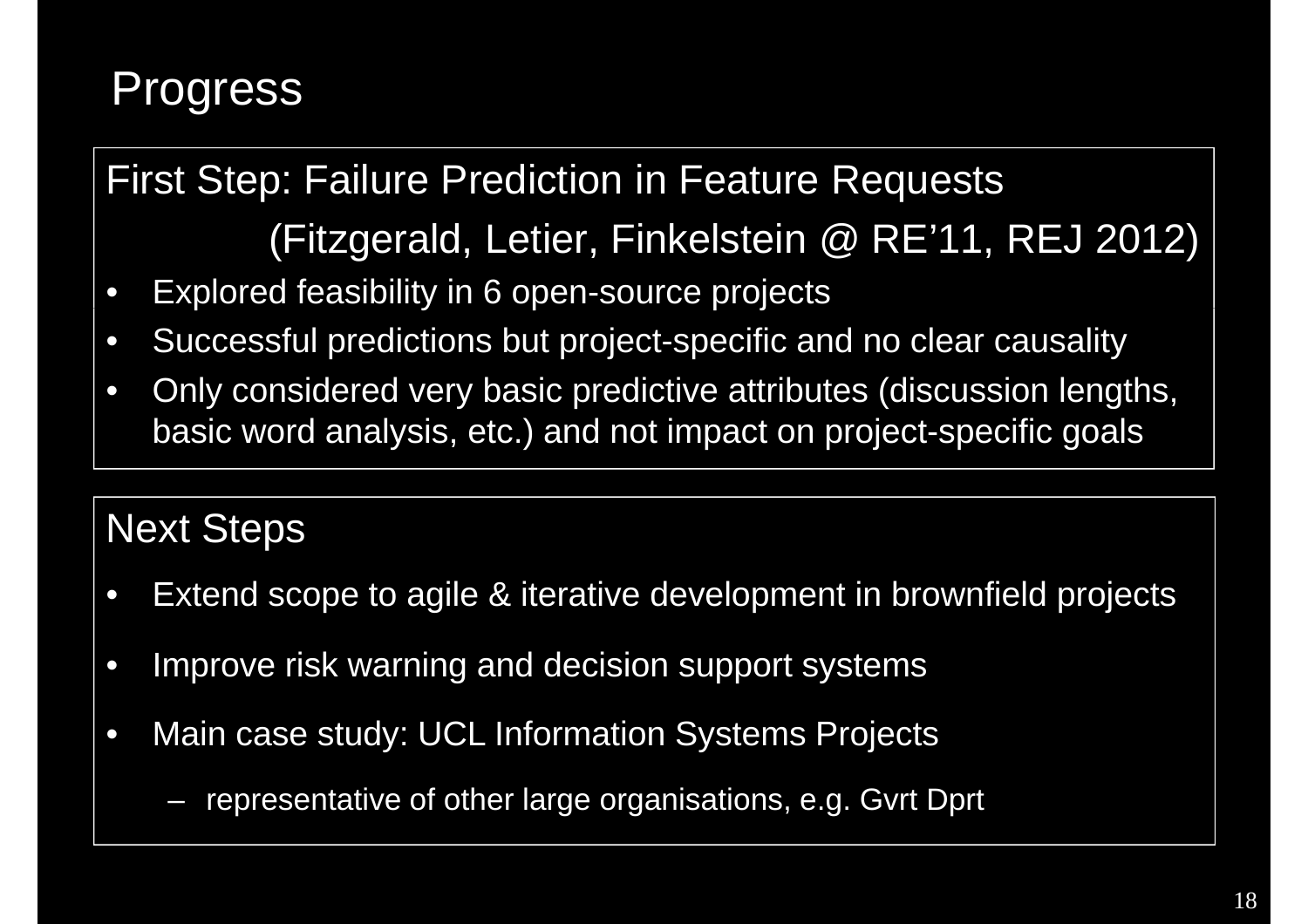